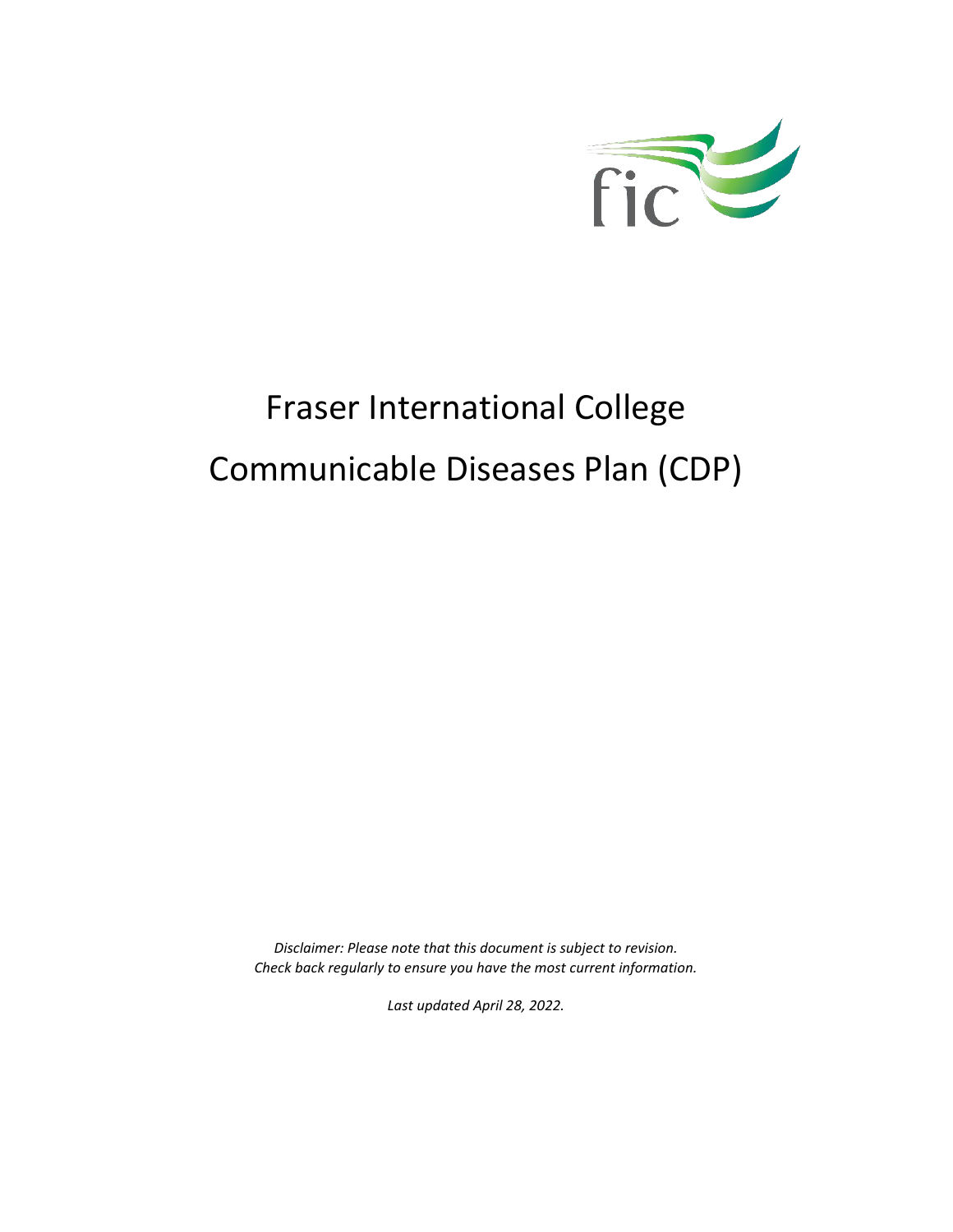# Contents

| Ensuring building ventilation is properly maintained and functioning as designed 8        |
|-------------------------------------------------------------------------------------------|
|                                                                                           |
| Supporting employees in receiving vaccinations for COVID-19 and other vaccine-preventable |
|                                                                                           |
|                                                                                           |
|                                                                                           |
|                                                                                           |
|                                                                                           |
|                                                                                           |
|                                                                                           |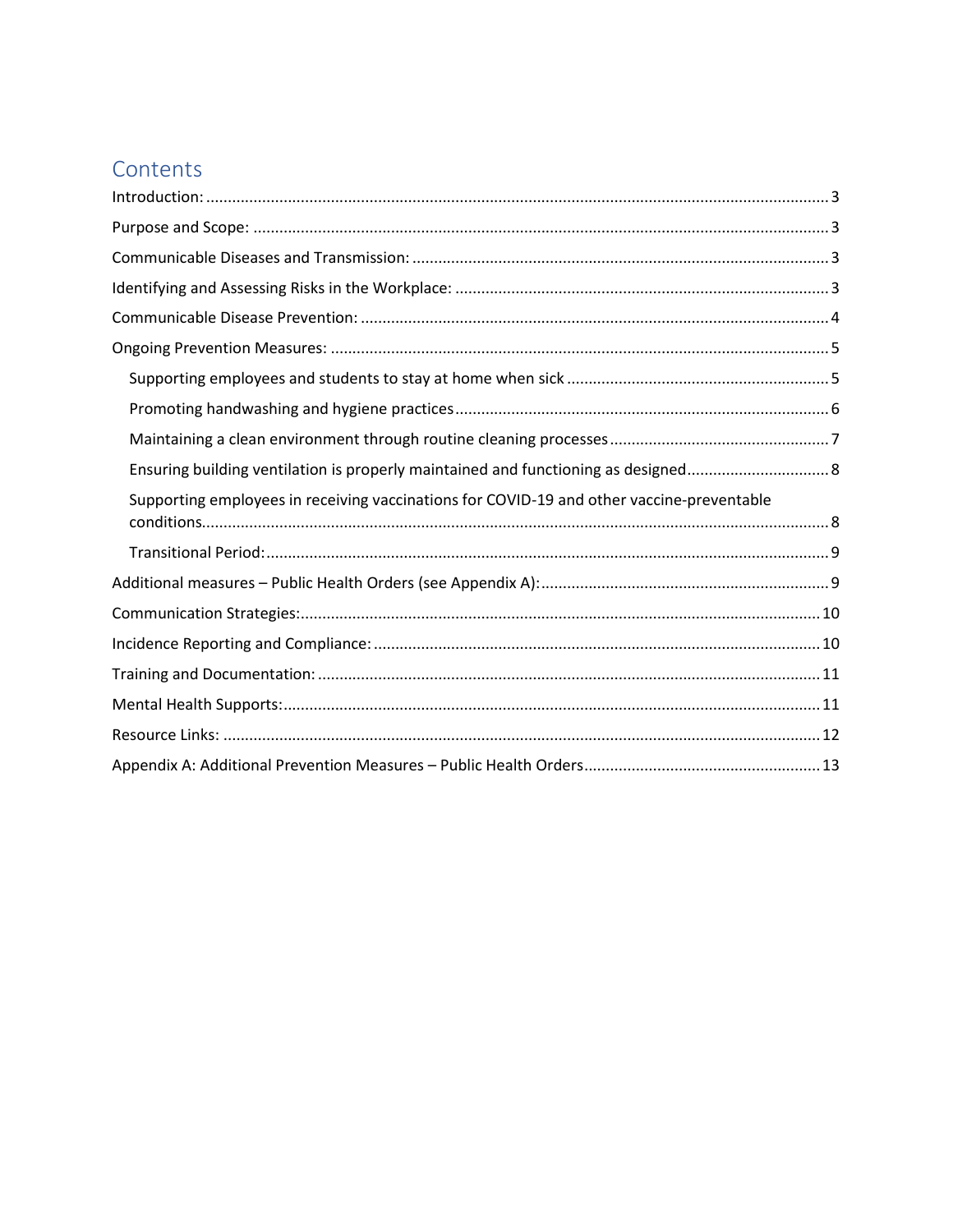# <span id="page-2-0"></span>Introduction:

Fraser International College recognizes that the safety of our community rests on everybody taking on the accountability to ensure guidelines are being followed to protect staff, students, faculty, and the community at large. We accept the responsibility to implement appropriate measures, follow recommendations, and work with the government agencies and our partner, Simon Fraser University, to safely support our community and international students on and off campus.

# <span id="page-2-1"></span>Purpose and Scope:

The purpose of this plan is to protect the Fraser International College (FIC) community by ensuring that measures of communicable disease prevention are in place. Aligning with BC's R[esponse to COVID-19](https://www2.gov.bc.ca/gov/content/covid-19/info/restart) (last updated March 16, 2022) and Ministry of Advanced Educatio[n COVID-19 Return-to-Campus](https://www2.gov.bc.ca/assets/gov/education/post-secondary-education/institution-resources-administration/covid19-return-to-campus-guidelines-web.pdf)  [Guidelines](https://www2.gov.bc.ca/assets/gov/education/post-secondary-education/institution-resources-administration/covid19-return-to-campus-guidelines-web.pdf) (January 28, 2022), this plan follows the WorkSafeBC [Post-Secondary](https://www.worksafebc.com/en/covid-19/industry-specific-information/education-post-secondary) requirements to outline the prevention measures that FIC has implemented to reduce exposure to communicable diseases.

The FIC CDP applies to all departments, staff, faculty, students, visitors, and all supporting operational and administrative services within the FIC community. The plan is a living document and is reviewed regularly and revised to incorporate the most up-to-date recommendations by public health authorities and best practices guided by the BCCDC for communicable disease control and specifically for COVID-19. The [Return to Campus Public Health Guidance](http://www.bccdc.ca/Health-Info-Site/Documents/COVID_public_guidance/Public_Health_Guidance_Campus.pdf) (January 25, 2022) developed by the BCCDC aligns with and is complementary to the COVID-19 Return-to-Campus Guidelines.

The current version of our plan and COVID-19 related information documents are posted o[n COVID-19](https://www.fraseric.ca/about/covid-19-updates/travelling-to-canada/)  [Updates](https://www.fraseric.ca/about/covid-19-updates/travelling-to-canada/) page of the FIC website.

# <span id="page-2-2"></span>Communicable Diseases and Transmission:

A communicable disease is an illness caused by an infectious agent or its toxic product that can be transmitted in a workplace from person to person. Examples of communicable diseases that may circulate in a workplace include COVID-19, norovirus, and seasonal influenza.

How these diseases spread depends on the specific disease or infectious agent. Transmission in the workplace is most common through:

- physical contact with an infected person, such as through touch;
- contact with a contaminated surface or object;
- larger droplets expelled into the air, such as through coughing or sneezing; and
- smaller droplets suspended in the air.

### <span id="page-2-3"></span>Identifying and Assessing Risks in the Workplace:

Regular assessments of risk in the workplace are conducted by the Wellness, Health and Safety Committee in coordination with the management team at FIC.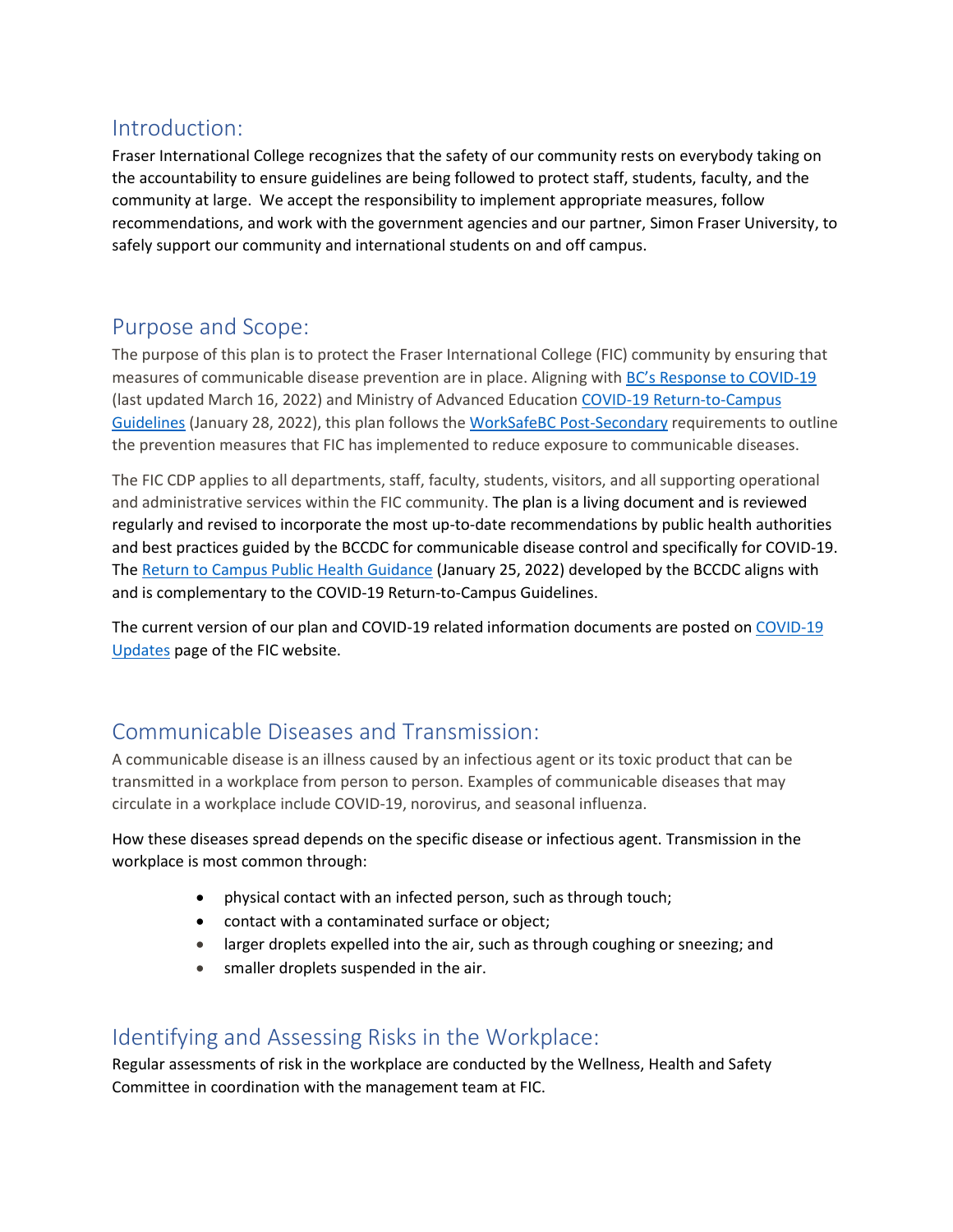The risk level for members of our community continues to vary greatly between positions and depends on the potential exposure in the workplace. Specific work activities also seem to vary between departments and service units which adjusts risk in the workplace for individuals.

Lower risks are expected for persons who have individual office spaces and equipment, have minimal contact with multiple people during the day or can work remotely.

Moderate risks are expected for persons who may be exposed to infected people from time to time in relatively large, well-ventilated workspaces. Common day-to-day activities posing moderate risk include, touching common surfaces (e.g., doorknobs), and using shared workstations or equipment such as computer keyboards, phones, staplers, etc. Interaction with multiple people increases potential for contact with infected individuals which will also increase the risk of infection.

Higher risks are expected for persons engaged in activities that may include the administration of first aid and other medical services to sick individuals; cleaning up sewage leaks, vomit or blood, and handling of waste that is contaminated with infectious agents.

The FIC Wellness, Health and Safety Committee and the Navitas Human Resources Department will continue to monitor risk in the workplace with individuals and assist in adjusting measures to decrease exposure in the workplace.

# <span id="page-3-0"></span>Communicable Disease Prevention:

Communicable disease prevention focuses on basic risk reduction principles to reduce the risk of workplace transmission of COVID-19 and other communicable diseases. The fundamental components of communicable disease prevention are multilayered to include both ongoing measures which are to be maintained at all times and additional measures to be implemented as advised by Public Health:

- Ongoing measures maintained at all times:
	- $\circ$  Implementing policies to support staff who have symptoms of a communicable disease (for example, fever and/or chills, recent onset of coughing, diarrhea), so they can avoid being at the workplace when sick
	- $\circ$  Promoting hand hygiene by providing hand hygiene facilities with appropriate supplies and reminding employees through policies and signage to wash their hands [regularly](https://www.worksafebc.com/resources/health-safety/posters/help-prevent-spread-covid-19-handwashing?lang=en) and to use [appropriate hygiene practices](https://www.worksafebc.com/resources/health-safety/posters/help-prevent-spread-covid-19-cover-coughs-sneezes?lang=en)
	- o Maintaining a clean environment through routine cleaning processes
	- $\circ$  Ensuring building [ventilation](https://www.worksafebc.com/resources/about-us/covid-19/general-ventilation-and-air-circulation-covid-19-faq?lang=en) is properly maintained and functioning as designed
	- $\circ$  Supporting employees in receiving [vaccinations for COVID-19](http://www.bccdc.ca/health-info/diseases-conditions/covid-19/covid-19-vaccine) and other vaccinepreventable conditions
- Additional measures implemented as advised by Public Health:
	- $\circ$  Prepared to implement additional prevention measures as required by a medical health officer or the provincial health officer to deal with communicable diseases in their workplace or region, should those be necessary.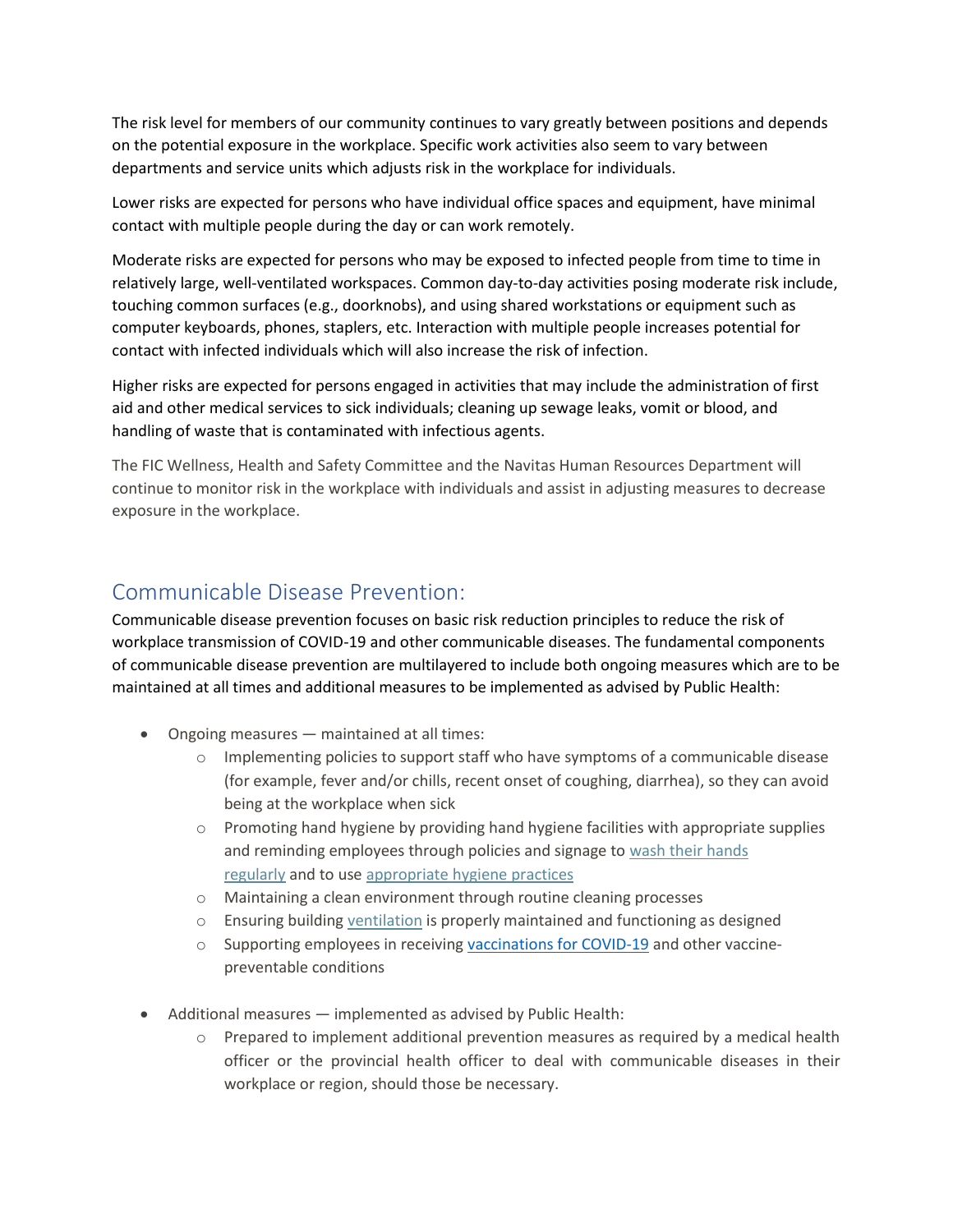FIC has carefully considered and integrated the four levels of protection as outlined by WorkSafeBC. The first line of protection is to eliminate the risks wherever possible. Where this is not possible, campus modifications, administrative processes and enhanced PPE guidelines have been employed.



# <span id="page-4-0"></span>Ongoing Prevention Measures:

#### <span id="page-4-1"></span>Supporting employees and students to stay at home when sick

FIC staff, faculty and students will be supported through illness to ensure that employment and study plans are not adversely affected.

*Daily Checks:* All staff, faculty, and students will be advised to monitor their own health daily and to stay at home when exhibiting symptoms of a communicable disease. Th[e BC Thrive App](https://bc.thrive.health/covid19app/selfcheck) is a useful tool to complete the daily checks.

The BC Centre for Disease Control advises how to care for yoursel[f If You Have COVID-19 \(bccdc.ca\).](http://www.bccdc.ca/health-info/diseases-conditions/covid-19/if-you-have-covid-19) The guidelines help you learn how to care for yourself if you have symptoms of COVID-19 or if you tested positive for COVID-19. Additionally, you will find trusted resources to manage your symptoms, to selfisolate correctly, to report online, and to contact close contacts, if necessary.

Anyone who becomes ill on campus or exhibits symptoms of a communicable disease will be advised to leave immediately and will be supported in securing safe transportation home or to a medical facility. As well, FIC has procured an inventory of rapid antigen tests that are available to faculty, staff, and students to check for the possibility of COVID-19. [Tested-positive-COVID19.pdf \(bccdc.ca\)](http://www.bccdc.ca/Health-Info-Site/Documents/Tested-positive-COVID19.pdf)

Anyone directed by public health to self-isolate or quarantine because of travel or contact tracing must not come to campus until approved to return. Students and staff are supported throughout by an FIC Designated Support Person.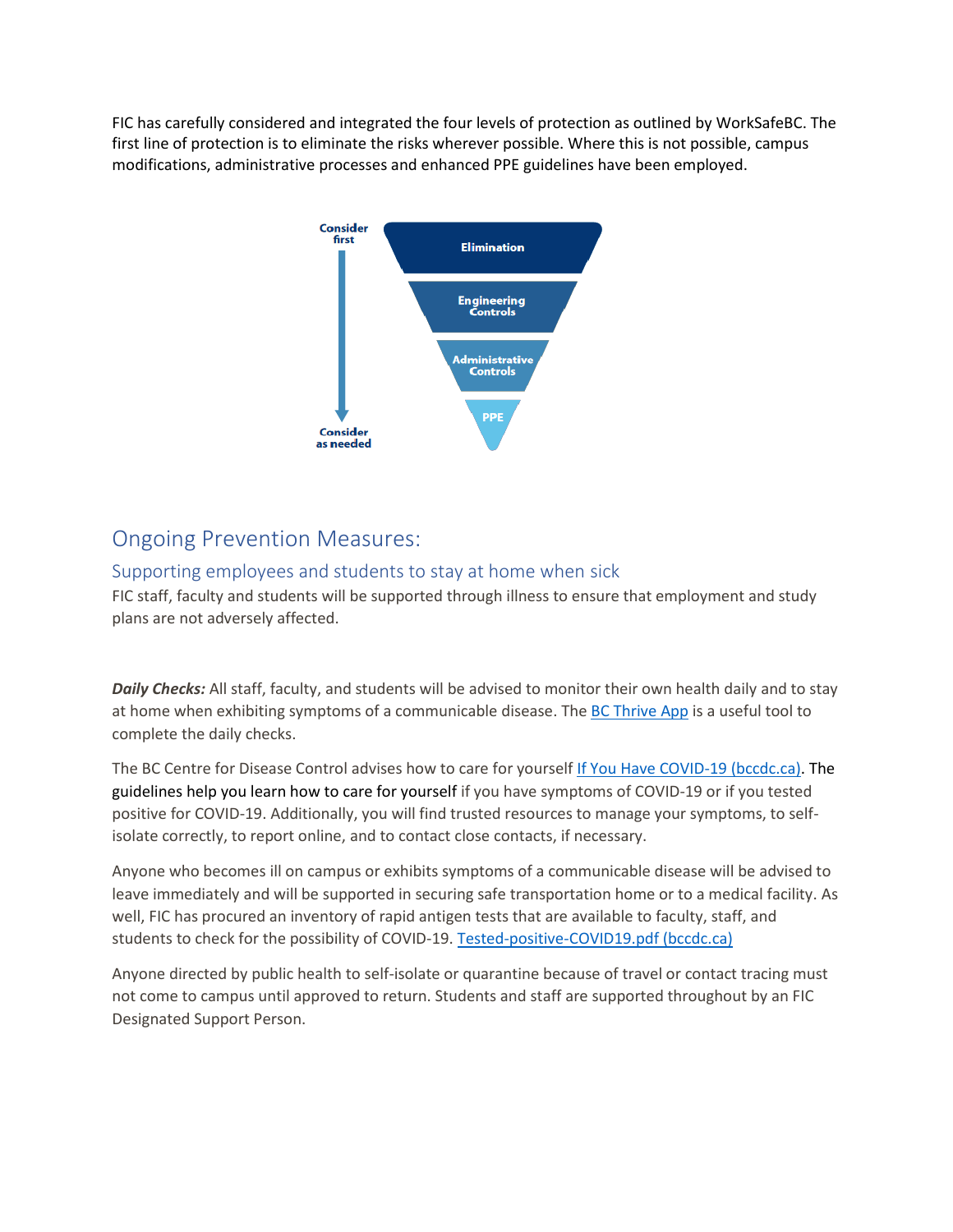*Reporting Illness:* Staff and faculty must report illness to their supervisors in accordance with usual sick leave protocols. Students must report illness to their instructors using the Declaration of Illness Form, if required. Medical notes are not required. FIC does not require individuals to disclose if they have tested positive for COVID-19.

*Accommodations:* FIC has established flexible work arrangements for both staff and faculty. In the event of an illness, work from home options and synchronous or asynchronous classes can be accommodated and will be coordinated by the employee's supervisor.

Instructors should follow usual procedures to support student absence due to illness and to coordinate modifications or accommodations with the course coordinator and the Academic Success team, when needed. Students should not be disadvantaged due to absence due to illness.

*Designated Support Staff:* All individuals requiring Self-Isolation or Quarantine will be assigned a Designated Support Person to connect with them daily as per FIC policy. Support continues postquarantine for all individuals in the FIC community assisting with the safe return to school or work.

#### <span id="page-5-0"></span>Promoting handwashing and hygiene practices

Frequent handwashing and proper hygienic practices are some of the most effective means of preventing the spread of infectious agents. The following measures are advised:

*Handwashing:* Frequent handwashing is encouraged. Hands should be washed using soap and hot water for 20-30 seconds using the recommended procedure by the BCCDC.

- 1. **Wet** your hands with running water (warm or cold)
- 2. **Apply** soap
- 3. **Lather and scrub** your hands with soap, covering all surfaces including the palm and backs of your hands, between your fingers, and under your nails for at least 20 seconds.
- 4. **Rinse** your hands well under clean, running water.
- 5. **Dry** your hands using a clean towel.
- 6. **Use** a towel to turn off the tap (in public spaces)

[Handwashing signage,](https://www.worksafebc.com/en/resources/health-safety/posters/prevent-spread-communicable-disease-handwashing?lang=en) provided by WorkSafeBC, is posted throughout the campus to remind everyone of this important practice.

Hands should be washed:

- Before touching eyes, nose, mouth, or face.
- Before eating, drinking, brushing or flossing teeth, smoking, handling contact lenses, or applying make-up.
- After blowing nose, coughing, or sneezing.
- After coming in contact with shared objects or with high touch surfaces.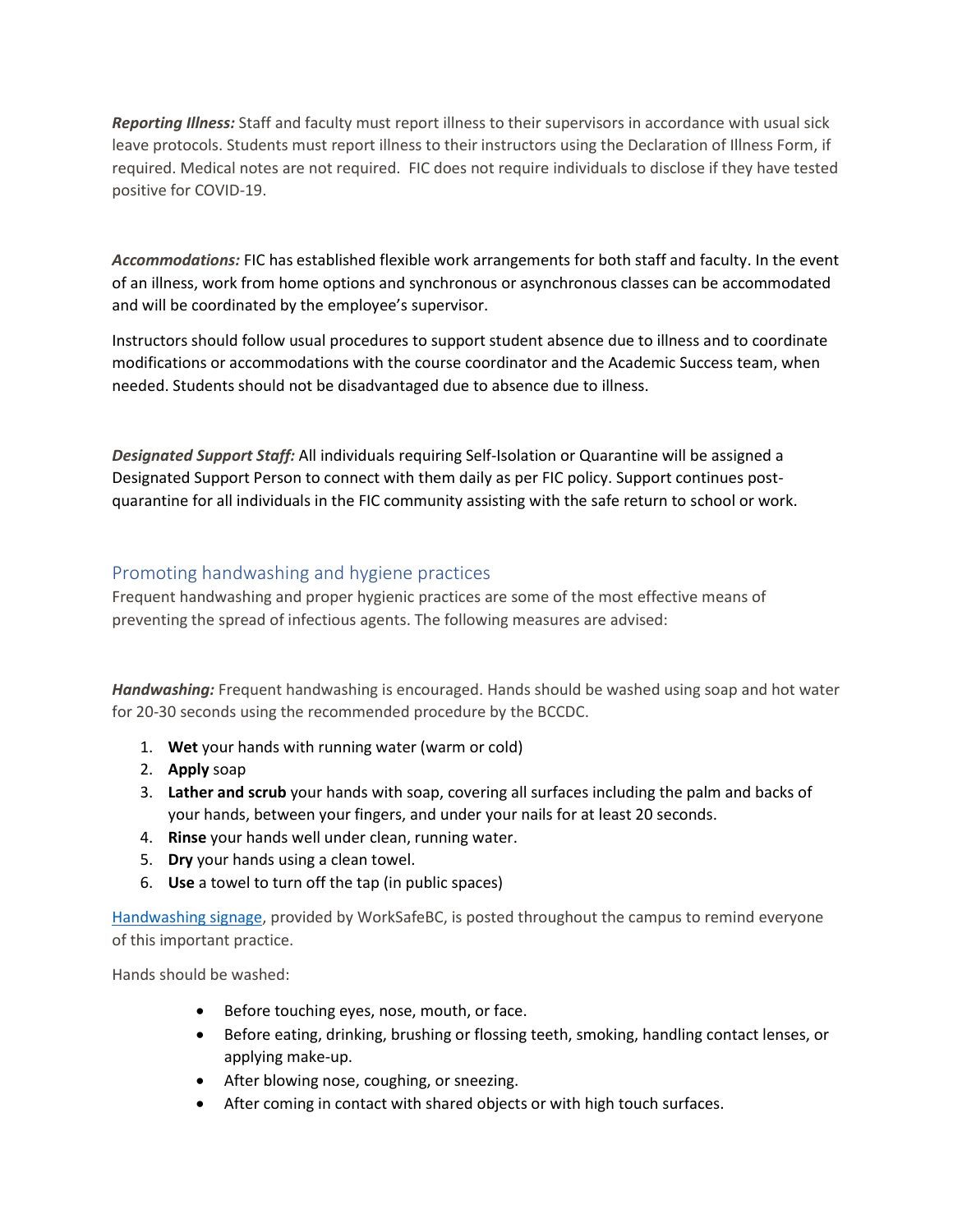• Before and after direct contact with a sick individual.

*Hand Sanitizers:* Alcohol-based hand rubs should be used to disinfect hands when soap and water is not available. Hand-sanitizers are provided in classrooms and common workspaces for use by staff, faculty, and students. Health Canada recommends the following alcohol-based hand sanitizers that are [authorized for sale in Canada.](https://www.canada.ca/en/health-canada/services/drugs-health-products/disinfectants/covid-19/hand-sanitizer.html)

*Hygienic Practices:* Additional hygienic practices are advised to further prevent the spread of infectious agents.

- Avoid touching face, eyes, nose, or mouth with unwashed hands.
- Cover mouth and nose with a disposable tissue or the crease of the elbow when sneezing or coughing
- Do not share food, drinks, utensils, school, or office supplies
- Avoid handshakes or other physical greeting.

#### <span id="page-6-0"></span>Maintaining a clean environment through routine cleaning processes

The cleaning of the facility is managed by SFU Facility Services under the partnership agreement between the University and FIC.

*Cleaning and Disinfecting:* FIC is obliged to follow the university COVID- 19 Cleaning and Disinfecting Protocol outlined in **[SFU Communicable Diseases Plan](https://www.sfu.ca/srs/work-research-safety/general-safety/cdp.html)** which incorporates guidelines from the Government of Canada website - [COVID-19: Cleaning and disinfecting.](https://www.canada.ca/en/public-health/services/diseases/2019-novel-coronavirus-infection/prevention-risks/cleaning-disinfecting.html)

FIC is committed to maintaining these standards and to providing additional high touch point cleaning and disinfection during the day, and enhanced end of day cleaning and disinfecting of active areas. High touch points include door handles, light switches, elevator buttons, railings, washrooms, faucets, and kitchen areas.

Additionally, FIC specific cleaning and disinfecting initiatives include:

- Removing frequently shared items or items that cannot be easily cleaned from offices, classrooms, and active common areas.
- Providing cleaning supply packages to instructors and staff to promote frequent cleaning and disinfection of individual workstations throughout the day.
- Keeping an accurate inventory of recommended cleaning supplies.
- Disinfecting of shared workspaces after each use (computers in prep room, photocopier, printer, desks, and tables).
- Cleansing and disinfecting of barriers and partitions at end of day.

Requests for cleaning, and refilling of hand soap, sanitizer stations should be reported to supervisors who will coordinate services through SFU Facility Services.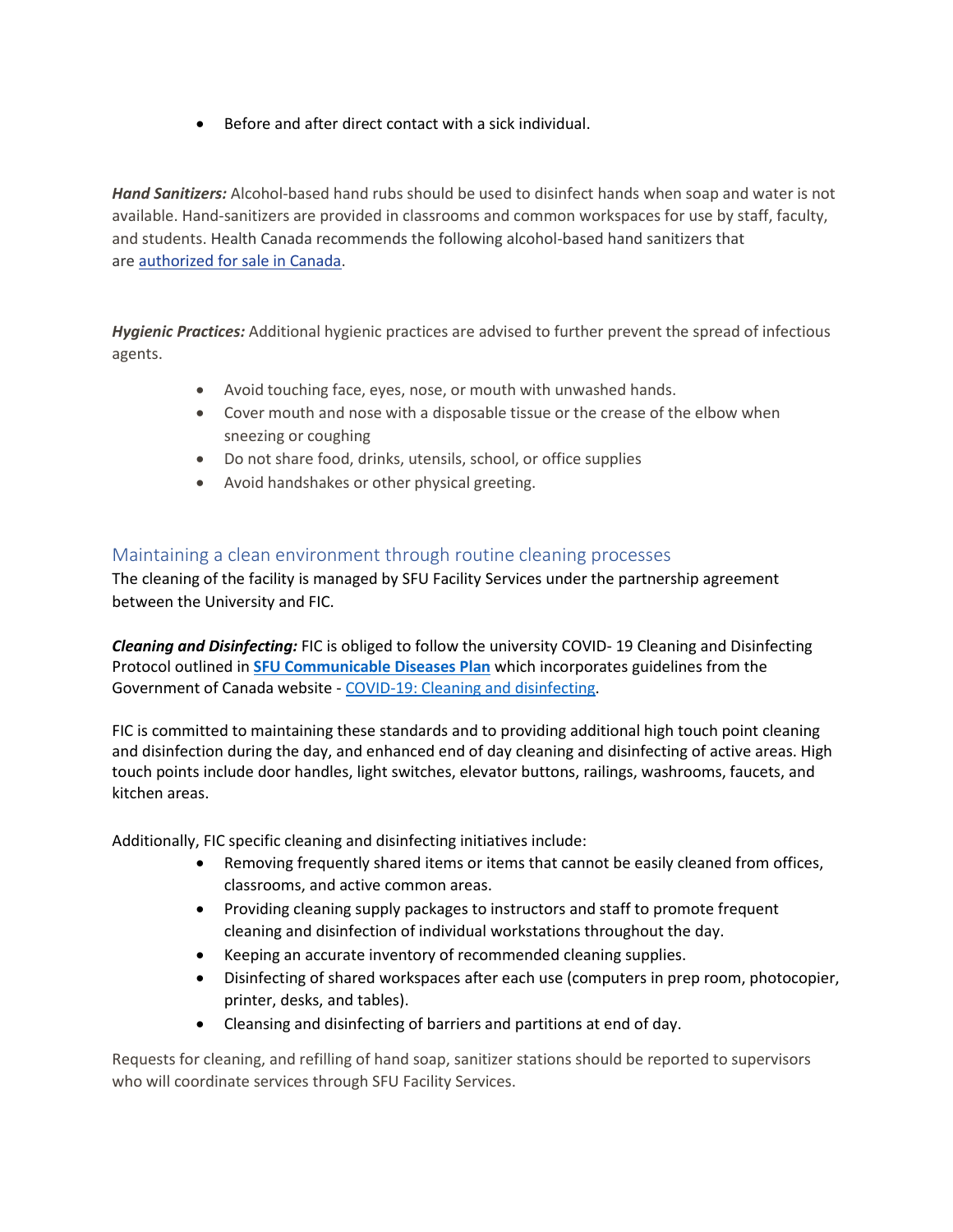#### <span id="page-7-0"></span>Ensuring building ventilation is properly maintained and functioning as designed

The Discovery 1 building which houses FIC is managed by SFU Facility Services and FIC coordinates repair and upgrade with the University as part of our partnership agreement.

*HVAC Systems:* SFU buildings are operating and maintained in accordance with WorkSafeBC requirements in sections 4.70 through 4.80 and the American Society of Heating, Refrigerating and Air-Conditioning Engineers (ASHRAE) Standards. Buildings are supplied with outside air through mechanical means or natural ventilation. The systems are maintained to provide ventilation and thermal comfort as designed, through the following activities:

- Heating, ventilation, and air conditioning (HVAC) systems are set to maintain appropriate air flow and temperatures, as designed.
- Air filters are equipped in most buildings with mechanical heating, cooling, and ventilation systems.
- Laboratory ventilation systems operate continuously, typically with 100% fresh outdoor air.
- Exhaust fans in restrooms are operating continuously in most cases.
- Where possible SFU has reduced recirculated air and increased ventilation as recommended by accredited bodies such as ASHRAE.

More information can be found on the [SFU webpage for Air Quality.](https://www.sfu.ca/srs/work-research-safety/general-safety/indoor-air-quality/air-quality/COVID-19.html) HVAC concerns should be reported to supervisors who will coordinate services through SFU Facility Services.

### <span id="page-7-1"></span>Supporting employees in receiving vaccinations for COVID-19 and other vaccinepreventable conditions

FIC encourages all members of the community who are eligible and able, to consider vaccination against COVID-19 and other communicable diseases to protect themselves and other members of the community.

To support current public health efforts to manage COVID-19, FIC staff are entitled to up to three hours of paid leave to be vaccinated. Reliable information fro[m BCCDC on COVID-19 Vaccines](http://www.bccdc.ca/health-info/diseases-conditions/covid-19/covid-19-vaccine) is referenced for staff and students to learn about available vaccines and to get answers to frequently asked questions.

Effective Spring semester 2022, in an effort to maintain a safe campus, FIC implemented a COVID-19 Vaccination Policy requiring all staff and faculty to provide proof of vaccination to work on campus. The [BC Vaccine Card](https://www2.gov.bc.ca/gov/content/covid-19/vaccine/proof/businesses) is required to demonstrate proof of status.

Proof of vaccination is also required on SFU campuses to access non-essential activities and events. More information about vaccine passport requirements on campus can be found in the SFU Return to [Campus Safety Plan.](https://www.sfu.ca/returntocampus/resources/fall-safety-plan.html)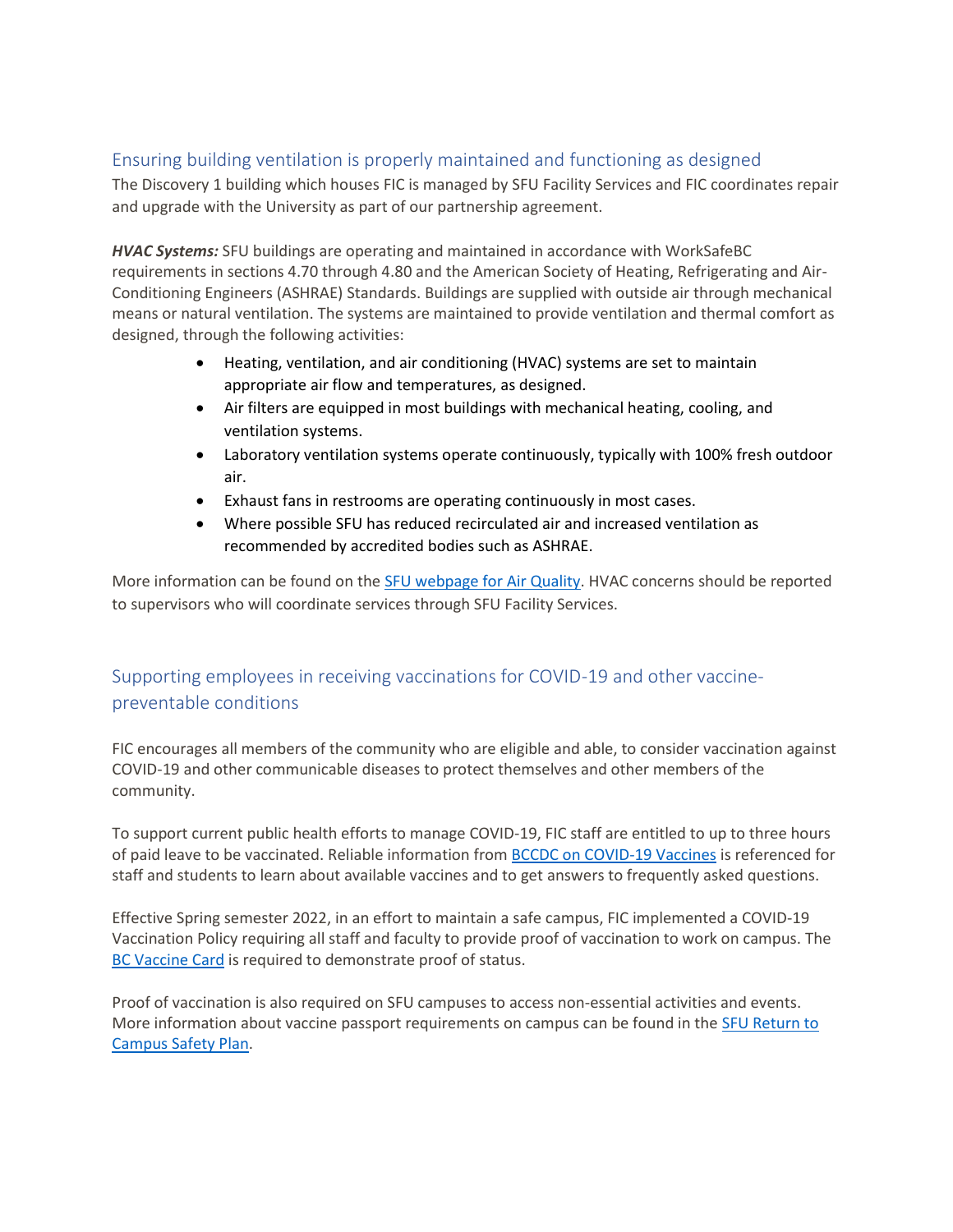#### <span id="page-8-0"></span>Transitional Period:

On June 17, 2021, the [provincial health officer issued a](https://www2.gov.bc.ca/assets/gov/health/about-bc-s-health-care-system/office-of-the-provincial-health-officer/covid-19/covid-19-pho-letter-communicable-disease-plans.pdf) statement for employers on transitioning from a COVID-19 Safety Plan to communicable disease prevention. Although, other protocols like distancing and barriers were no longer required, it was recommending that employers maintain some of their safety protocols, specifically those that do not negatively impact business operations. FIC has decided to continue the following protocols throughout a transitional period until Stage 4 in the BC Restart plan is announced by Public Health. The following measures continue into the Spring 2022 Semester.

#### *Barriers*

Plexiglass barriers will remain in place to separate people and help to prevent the spread of respiratory droplets. These are currently in place in instructor preparation rooms, reception areas, student services, and will be available as requested in areas shared by individuals.

#### *Physical Distancing and Limiting Close Interactions*

Physical distancing involves keeping a distance of at least 2 meters from another individual whether they are exhibiting any symptoms. Seating has been adjusted in common areas and classrooms, as possible, and workstations have been modified to allow for greater personal space in shared areas.

No maximum occupancy limits or class size limits will be in effect during the transition period, unless advised by public health offices.

#### *Personal Protective Equipment:*

Non-medical masks are strongly recommended in all indoor public areas or wherever 2m distancing is not possible. FIC has an inventory of masks, face shields, and gloves that will be available during the transition period for staff, faculty and students who wish to use it.

Full PPE will continue to be mandatory for staff considered to be in high-risk situations to minimize exposure to specific hazards.

Other than the PPE normally worn by employees (e.g., gloves and safety glasses worn in labs), public health officers do not recommend additional equipment to protect against communicable diseases in most situations.

# <span id="page-8-1"></span>Additional measures – Public Health Orders (see Appendix A):

The level of risk of certain communicable diseases, including COVID-19, may increase from time to time or on a seasonal basis, or within a certain workplace. The FIC Wellness, Health and Safety Committee will continue to monitor and review communicable disease related information (orders, guidance, notices, and recommendations) issued by regional or provincial health officials and to adjust the FIC CDP or adjust protocols accordingly.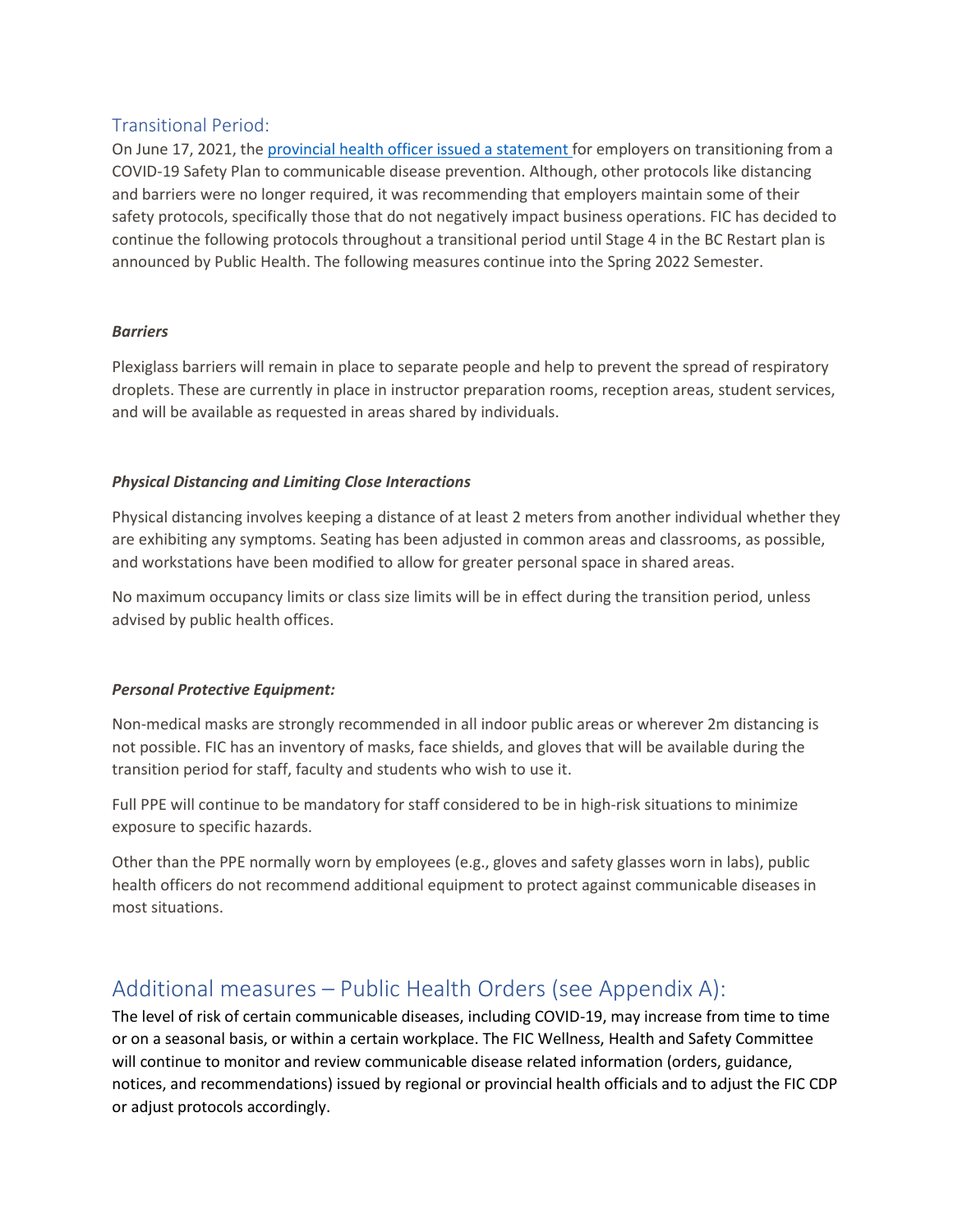FIC is prepared to respond to an elevated risk and implement additional prevention measures as required by a medical health officer or the provincial health officer to deal with communicable diseases in their workplace or region, should those be necessary.

# <span id="page-9-0"></span>Communication Strategies:

Communication strategies have been established to keep the FIC community accurately informed of health and safety measures in the college. Sharing information across our community is primarily via the following means:

- Posters and informational flyers throughout the campus.
- Links on the main FIC website for public
- Webpages on the FIC Intranet for staff and faculty
- Information updates and videos in the Student Portal for students for Supervisors are The Health and Safety team is responsible for training and communicating best practices guidelines to staff as well as responding to questions or concerns in the workplace.

Additionally, FIC provides the following in-person opportunities to update the community on safety issues:

- Weekly Wellness Advising sessions are available to students.
- Weekly staff meetings allow for the opportunity to review and update all staff on new guidelines related to COVID-19 and other health and safety matters.

FIC endeavours to use concise language with links to online resources and to communicate key messages in various formats to ensure accurate information is provided to our international community.

We continually strive to be inclusive in our use of language in communications and documentation to promote a safer environment for our community members. Following guidelines provided in the **[BCCDC](http://www.bccdc.ca/Health-Info-Site/Documents/Language-guide.pdf)  [COVID-19 Language Guide](http://www.bccdc.ca/Health-Info-Site/Documents/Language-guide.pdf)** (July 2020), revisions continue to our written and digital COVID-19 materials in an effort to be less stigmatizing.

# <span id="page-9-1"></span>Incidence Reporting and Compliance:

Navitas has a well-established Incidence Reporting System to ensure all hazards and risks in the FIC workplace are identified and attended to. Tickets can be prepared by all staff and are submitted through an online reporting system to the Human Resources Department. Ticket management is coordinated by the College Director & Principal for investigation and follow up on campus.

All FIC staff receive annual training on the system and on their role in maintaining a healthy and safe workplace. Signage is also posted to help guide students to report any health or safety incidences or supply shortages.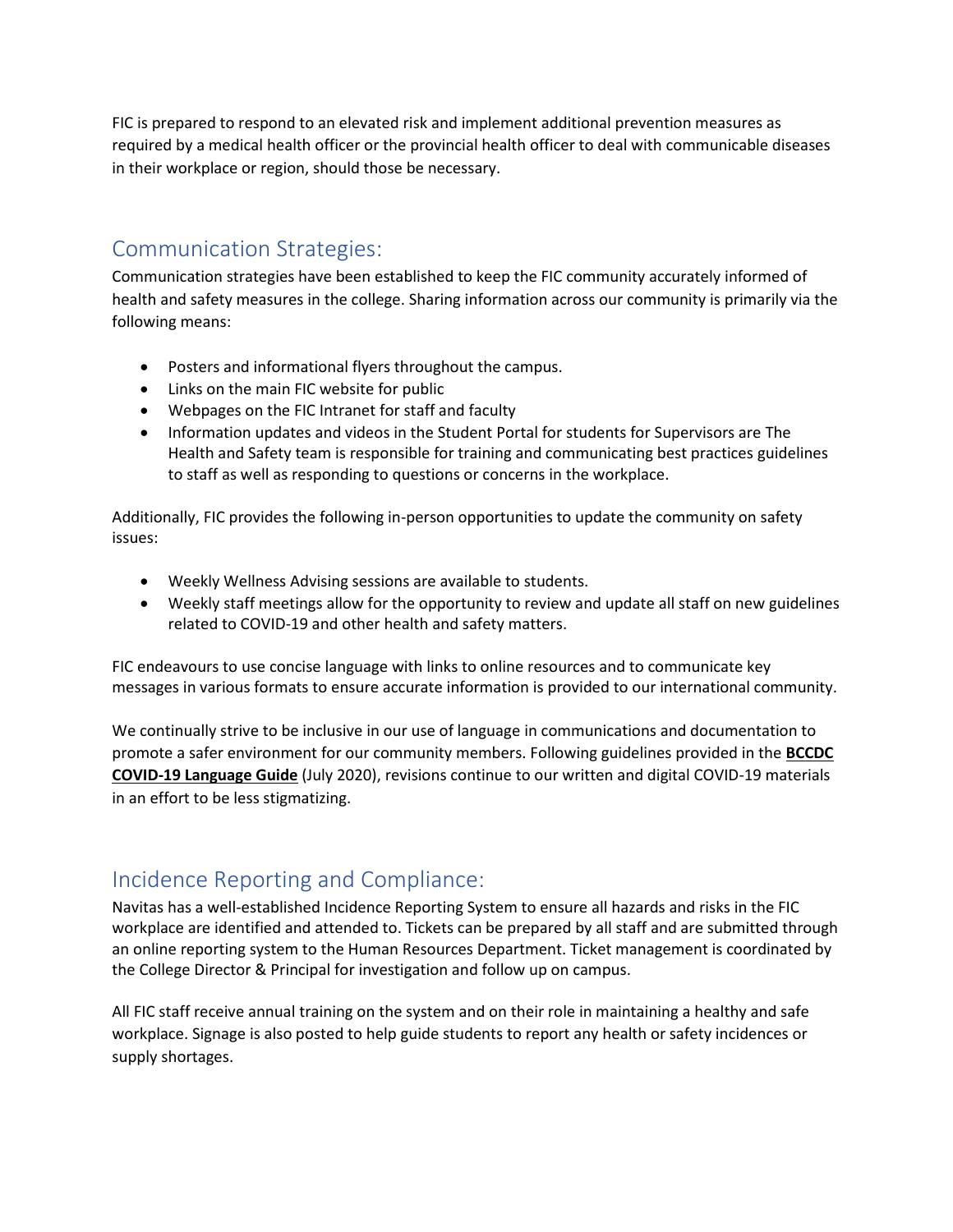# <span id="page-10-0"></span>Training and Documentation:

FIC has a robust training program for staff and faculty and support program for students. Safety related training sessions fall under two categories – **mandatory and ongoing training**.

**Mandatory training** has been implemented through our partner agreement with SFU to ensure that all members of our integrated community have the most up to date information. All new employees and those returning to campus are required to complete the [SFU Safety Orientation module.](https://www.sfu.ca/srs/training.html) Supervisors should confirm completion of the training with their employees.

FIC's Human Resources Department, the Wellness, Health and Safety committee, and the Wellness Team work together to coordinate **ongoing training** on best practices to prevent the spread of communicable diseases, to ensure information is accurate for dissemination through the FIC Communication Strategy, and to keep records of training provided to staff and students for review and revision.

# <span id="page-10-1"></span>Mental Health Supports:

The Wellness Team provides dedicated holistic support of students' mental and emotional well-being during their time at FIC. Counsellors provide the safe confidential space for students to explore their emotions, thoughts, behaviours, and experiences without being judged. FIC understands how health can impact learning and has committed to this vital support service. Mental health supports are available now in-person and online.

Counsellors are trained to provide mental and emotional health supports within a culturally responsive framework which continues to guide our wellness initiatives around mental health. The FIC CDP has integrated strategies from the **[BCCDC COVID-19 Language Guide](http://www.bccdc.ca/Health-Info-Site/Documents/Language-guide.pdf)** in a conscious effort to be inclusive and non-stigmatizing in the language we use in communication.

In addition to our direct services, FIC has prepared external accessible online support services that students can use and engage with as need arises. These include Wellness Together Canada, The Quarantine Student Connection by **[Guard.meCARES,](https://www.guard.me/guardmecares.php) [Keep.meSafe Student Support Program,](http://www.guard.me/keepmesafe.php) [Youth in](https://youthinbc.com/)  [BC](https://youthinbc.com/)**, and **[7 Cups](https://www.7cups.com/)**.

Staff and faculty have access to mental health support through the Employee Assistance Program, offered through SunLife Group Benefits performed by Morneau Shepell for Canadian employees, as well as ComPsych, which is offered globally for staff through the Navitas Global Employee Assistance Program.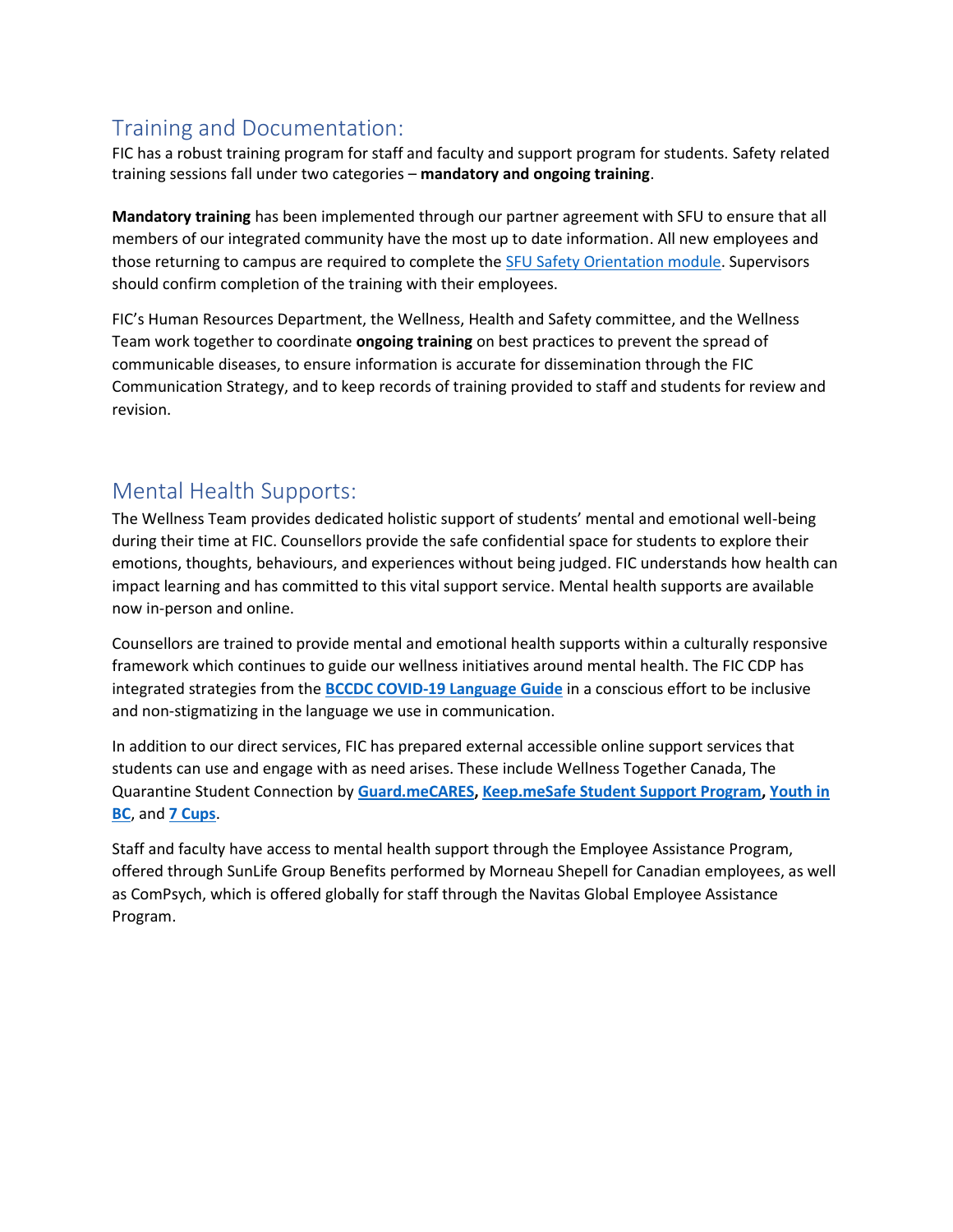# <span id="page-11-0"></span>Resource Links:

[BC Centre for Disease Control: Communicable Disease](http://www.bccdc.ca/health-professionals/clinical-resources/communicable-disease-control-manual/communicable-disease-control) Control

[BC Centre for Disease Control: COVID-19](http://www.bccdc.ca/health-info/diseases-conditions/covid-19/covid-19-vaccine) Vaccine

[BC Centre for Disease Control: COVID-19 Language Guide](http://www.bccdc.ca/Health-Info-Site/Documents/Language-guide.pdf)

[BC Centre for Disease Control: Return to Campus Public Health Guidance \(January 25, 2022\)](http://www.bccdc.ca/Health-Info-Site/Documents/COVID_public_guidance/Public_Health_Guidance_Campus.pdf)

[Government of BC: Thrive App for Daily Self Check](https://bc.thrive.health/covid19app/selfcheck)

[Government of BC: Guidance, support,](https://www2.gov.bc.ca/gov/content/covid-19/info/restart) and BC's response to COVID-19

[Government of BC: Proof of vaccination information for businesses](https://www2.gov.bc.ca/gov/content/covid-19/vaccine/proof/businesses)

[Government of Canada: COVID-19 Cleaning and disinfecting](https://www.canada.ca/en/public-health/services/diseases/2019-novel-coronavirus-infection/prevention-risks/cleaning-disinfecting.html)

[HealthLinkBC: Public Health Alerts](https://www.healthlinkbc.ca/public-health-alerts)

[Immunize BC](https://immunizebc.ca/)

Ministry of Advanced Education - [COVID-19 Return-to-Campus Guidelines](https://www2.gov.bc.ca/assets/gov/education/post-secondary-education/institution-resources-administration/covid19-return-to-campus-guidelines-web.pdf) (January 28, 2022)

[Office of the Provincial Health Officer: Current Health Topics -](https://www2.gov.bc.ca/gov/content/health/about-bc-s-health-care-system/office-of-the-provincial-health-officer/current-health-topics/covid-19-novel-coronavirus) COVID-19

[Simon Fraser University: Safety Plan](https://www.sfu.ca/returntocampus/resources/fall-safety-plan.html)

[Simon Fraser University: Communicable Diseases Plan](https://www.sfu.ca/srs/work-research-safety/general-safety/cdp.html)

[WorkSafeBC: Industry Specific Information](https://www.worksafebc.com/en/covid-19/industry-specific-information/education-post-secondary) – Education (Post-Secondary)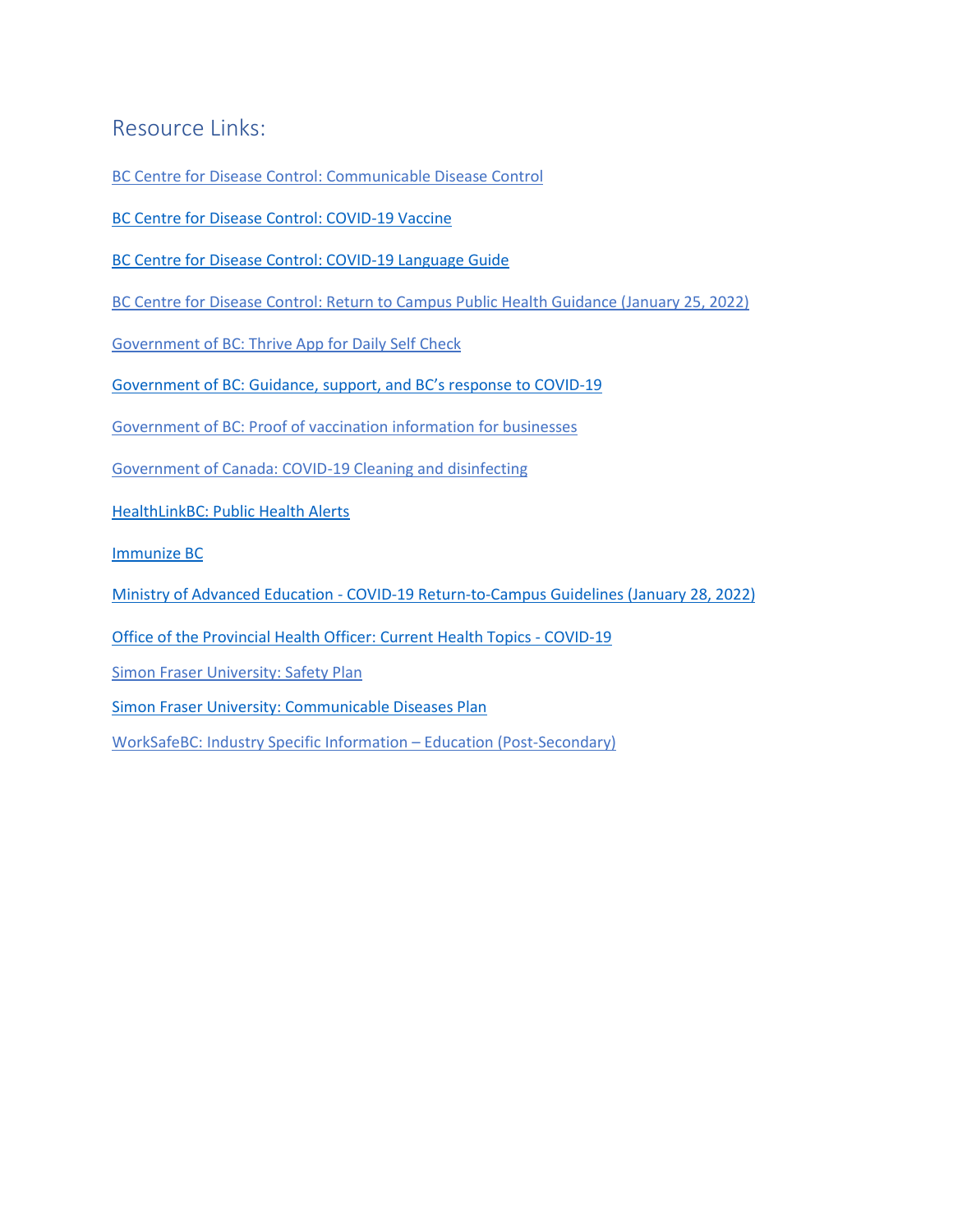# <span id="page-12-0"></span>Appendix A: Additional Prevention Measures – Public Health Orders

Full detailed active and archived Public Health Orders related to COVID-19 can be found at the Office of the Provincial Health Officer website: [Current Health Topics -](https://www2.gov.bc.ca/gov/content/health/about-bc-s-health-care-system/office-of-the-provincial-health-officer/current-health-topics/covid-19-novel-coronavirus) COVID-19.

| <b>Last Reviewed:</b>                                                 | Current as of March 17, 2022                                                                                                                                                                                                                                                                                                                                                                                                                                       |
|-----------------------------------------------------------------------|--------------------------------------------------------------------------------------------------------------------------------------------------------------------------------------------------------------------------------------------------------------------------------------------------------------------------------------------------------------------------------------------------------------------------------------------------------------------|
| <b>BC Restart Plan:</b>                                               | Stage 3                                                                                                                                                                                                                                                                                                                                                                                                                                                            |
| <b>Ongoing Measures:</b>                                              | As per Communicable Diseases Plan updated on March 17, 2022                                                                                                                                                                                                                                                                                                                                                                                                        |
| <b>Additional Measures:</b>                                           | Related Public Health Orders in effect as of the date last reviewed                                                                                                                                                                                                                                                                                                                                                                                                |
| <b>Masks</b>                                                          |                                                                                                                                                                                                                                                                                                                                                                                                                                                                    |
| in                                                                    | Wearing masks in public indoor settings is not required by public                                                                                                                                                                                                                                                                                                                                                                                                  |
| public                                                                | health. Wearing a mask is a personal choice. Masks are encouraged                                                                                                                                                                                                                                                                                                                                                                                                  |
| indoor                                                                | on public transit and BC Ferries, but not required.                                                                                                                                                                                                                                                                                                                                                                                                                |
| settings                                                              | Individual businesses and event organizers can choose to continue<br>requiring masks on their premises. It's important that we respect the<br>choices of people, businesses, and one another.<br>Masks and federally regulated travel<br>You must wear a mask when travelling by air and other federally<br>regulated travel.<br><b>Masks and health care settings</b><br>You must wear a mask in all health care settings, like vaccine clinics<br>and hospitals. |
|                                                                       |                                                                                                                                                                                                                                                                                                                                                                                                                                                                    |
| Proof<br>of<br>Vaccination<br>(Effective April 8, 2022<br>at 12:01am) | Proof of vaccination will no longer be required under public health<br>order to access businesses, events, and services<br>Individual businesses and event organizers can choose to continue<br>requiring proof of vaccination for entry<br>Federal proof of vaccination is still required for federally regulated<br>travel, like air travel                                                                                                                      |
| <b>Gatherings</b>                                                     | This content is a summary of the $PHO$ order $-$ Gatherings and                                                                                                                                                                                                                                                                                                                                                                                                    |
| &                                                                     | Events (PDF, 522KB) document. It is not legal advice and does not                                                                                                                                                                                                                                                                                                                                                                                                  |
| <b>Events</b>                                                         | provide an interpretation of the law. In the event of any conflict or                                                                                                                                                                                                                                                                                                                                                                                              |

*Summary Sheet of Active Public Health Orders*